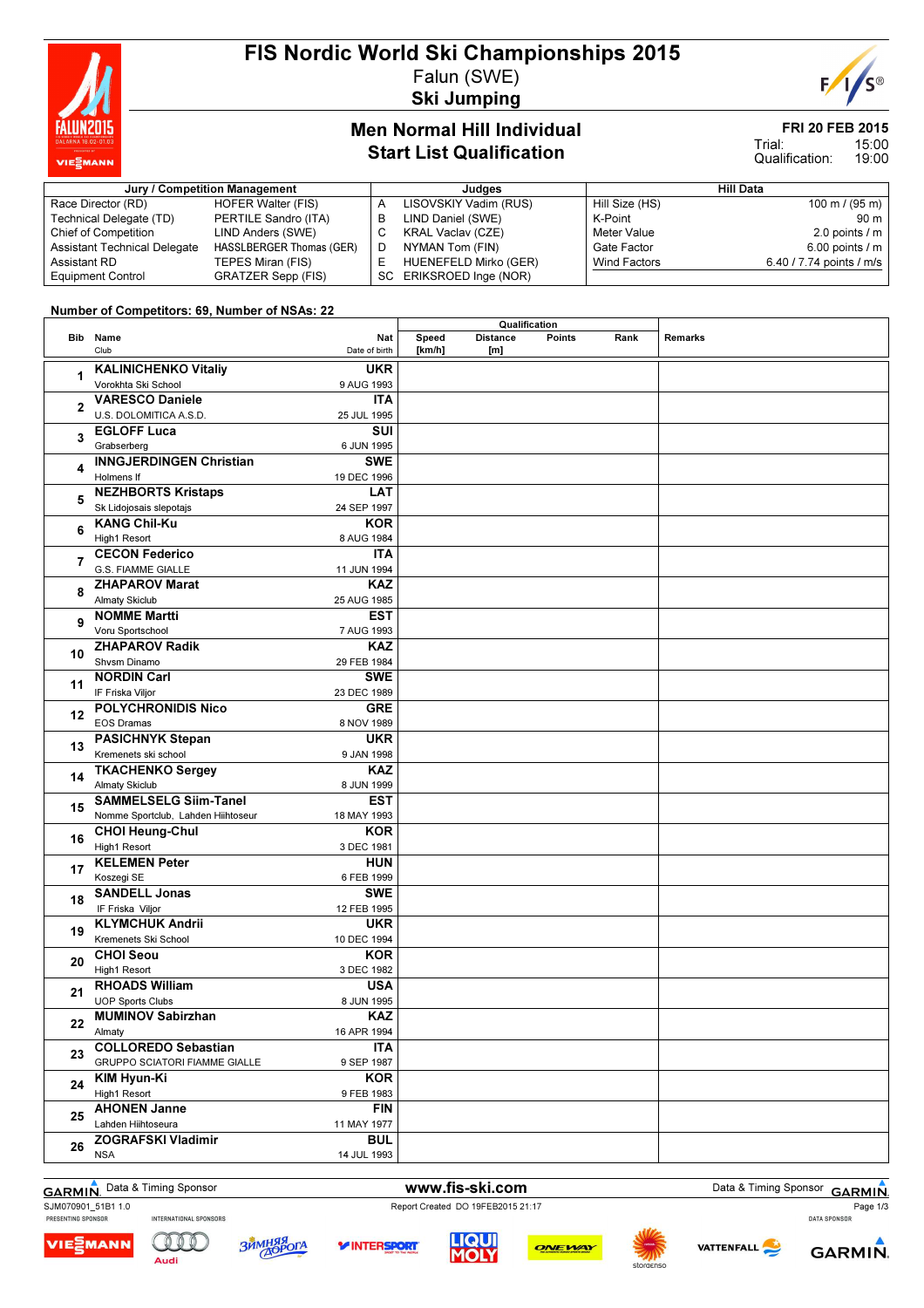

# FIS Nordic World Ski Championships 2015 Falun (SWE)

Ski Jumping

#### Men Normal Hill Individual Start List Qualification



FRI 20 FEB 2015 15:00 19:00 Trial: Qualification:

|     |                                    |               |        | Qualification             |      |         |
|-----|------------------------------------|---------------|--------|---------------------------|------|---------|
| Bib | Name                               | Nat           | Speed  | <b>Distance</b><br>Points | Rank | Remarks |
|     | Club                               | Date of birth | [km/h] | [m]                       |      |         |
|     | <b>HLAVA Lukas</b>                 | <b>CZE</b>    |        |                           |      |         |
| 27  | Dukla Liberec                      | 10 SEP 1984   |        |                           |      |         |
|     |                                    |               |        |                           |      |         |
| 28  | <b>ALEXANDER Nicholas</b>          | <b>USA</b>    |        |                           |      |         |
|     | Lebanon Outing Club                | 24 AUG 1988   |        |                           |      |         |
| 29  | <b>LAMY CHAPPUIS Ronan</b>         | <b>FRA</b>    |        |                           |      |         |
|     | Bois D'amont                       | 10 SEP 1993   |        |                           |      |         |
| 30  | <b>PEIER Killian</b>               | <b>SUI</b>    |        |                           |      |         |
|     | Vallee du Joux                     | 28 MAR 1995   |        |                           |      |         |
|     | <b>MAKSIMOCHKIN Mikhail</b>        | <b>RUS</b>    |        |                           |      |         |
| 31  | Nizhniy Novgorod                   | 29 AUG 1993   |        |                           |      |         |
|     | <b>HAZETDINOV Ilmir</b>            | <b>RUS</b>    |        |                           |      |         |
| 32  | <b>CSKA</b>                        | 28 OCT 1991   |        |                           |      |         |
|     |                                    |               |        |                           |      |         |
| 33  | <b>JANDA Jakub</b>                 | <b>CZE</b>    |        |                           |      |         |
|     | Dukla Liberec                      | 27 APR 1978   |        |                           |      |         |
| 34  | <b>MURANKA Klemens</b>             | POL           |        |                           |      |         |
|     | TS Wisla Zakopane                  | 31 AUG 1994   |        |                           |      |         |
| 35  | <b>LARINTO Ville</b>               | <b>FIN</b>    |        |                           |      |         |
|     | Lahden Hiihtoseura                 | 11 APR 1990   |        |                           |      |         |
|     | <b>BRESADOLA Davide</b>            | <b>ITA</b>    |        |                           |      |         |
| 36  | C.S. Esercito                      | 10 SEP 1988   |        |                           |      |         |
|     | ZIOBRO Jan                         | POL           |        |                           |      |         |
| 37  | <b>WKS Zakopane</b>                | 24 JUN 1991   |        |                           |      |         |
|     | <b>KOBAYASHI Junshiro</b>          | <b>JPN</b>    |        |                           |      |         |
| 38  | Megmilk Snow Brand Ski Team        | 11 JUN 1991   |        |                           |      |         |
|     | <b>DIETHART Thomas</b>             | AUT           |        |                           |      |         |
| 39  | UVB Hinzenbach-Oberoesterreich     | 25 FEB 1992   |        |                           |      |         |
|     |                                    |               |        |                           |      |         |
| 40  | <b>BOYARINTSEV Vladislav</b>       | <b>RUS</b>    |        |                           |      |         |
|     | Saint-Petersburg Dinamo            | 31 OCT 1994   |        |                           |      |         |
| 41  | <b>WELLINGER Andreas</b>           | <b>GER</b>    |        |                           |      |         |
|     | <b>Sc Ruhpolding</b>               | 28 AUG 1995   |        |                           |      |         |
| 42  | <b>MATURA Jan</b>                  | <b>CZE</b>    |        |                           |      |         |
|     | Dukla Liberec                      | 29 JAN 1980   |        |                           |      |         |
| 43  | <b>MAEAETTAE Jarkko</b>            | <b>FIN</b>    |        |                           |      |         |
|     | Kainuun Hiihtoseura                | 28 DEC 1994   |        |                           |      |         |
| 44  | <b>DESCHWANDEN Gregor</b>          | SUI           |        |                           |      |         |
|     | Horw                               | 27 FEB 1991   |        |                           |      |         |
|     | <b>DESCOMBES SEVOIE Vincent</b>    | <b>FRA</b>    |        |                           |      |         |
| 45  | Douanes - Chamonix                 | 9 JAN 1984    |        |                           |      |         |
|     | <b>VASSILIEV Dimitry</b>           | <b>RUS</b>    |        |                           |      |         |
| 46  | Ufa Dinamo                         | 26 DEC 1979   |        |                           |      |         |
|     | <b>ASIKAINEN Lauri</b>             | <b>FIN</b>    |        |                           |      |         |
| 47  | Kuusamon Erae-Veikot               | 28 MAY 1989   |        |                           |      |         |
|     | <b>DEZMAN Nejc</b>                 | <b>SLO</b>    |        |                           |      |         |
| 48  | SK Triglav Kranj                   | 7 DEC 1992    |        |                           |      |         |
|     | <b>FORFANG Johann Andre</b>        | <b>NOR</b>    |        |                           |      |         |
| 49  | Tromsoe Skiklubb                   |               |        |                           |      |         |
|     |                                    | 4 JUL 1995    |        |                           |      |         |
| 50  | <b>TAKEUCHI Taku</b>               | <b>JPN</b>    |        |                           |      |         |
|     | Kitano Construction Corp. Ski Club | 20 MAY 1987   |        |                           |      |         |
| 51  | <b>BARDAL Anders</b>               | <b>NOR</b>    |        |                           |      |         |
|     | Steinkjer Skiklubb                 | 24 AUG 1982   |        |                           |      |         |
| 52  | <b>TEPES Jurij</b>                 | <b>SLO</b>    |        |                           |      |         |
|     | SD Dolomiti                        | 14 FEB 1989   |        |                           |      |         |
| 53  | <b>ZYLA Piotr</b>                  | <b>POL</b>    |        |                           |      |         |
|     | KS Wisla Wisla                     | 16 JAN 1987   |        |                           |      |         |
|     | <b>KRAUS Marinus</b>               | <b>GER</b>    |        |                           |      |         |
| 54  | Wsv Oberaudorf                     | 13 FEB 1991   |        |                           |      |         |
|     | <b>JACOBSEN Anders</b>             | <b>NOR</b>    |        |                           |      |         |
| 55  | Ringkollen Skiklubb                | 17 FEB 1985   |        |                           |      |         |
|     | <b>ITO Daiki</b>                   | <b>JPN</b>    |        |                           |      |         |
| 56  | Megmilk Snow Brand Ski Team        | 27 DEC 1985   |        |                           |      |         |
|     |                                    |               |        |                           |      |         |

SJM070901\_51B1 1.0<br>
PRESENTING SPONSOR MITERNATIONAL SPONSORS<br>
PRESENTING SPONSOR INTERNATIONAL SPONSORS

Audi

GARMIN. Data & Timing Sponsor **www.fis-ski.com** Data & Timing Sponsor GARMIN. Page 2/3<br>Page 2/3







**Y INTERSPORT**